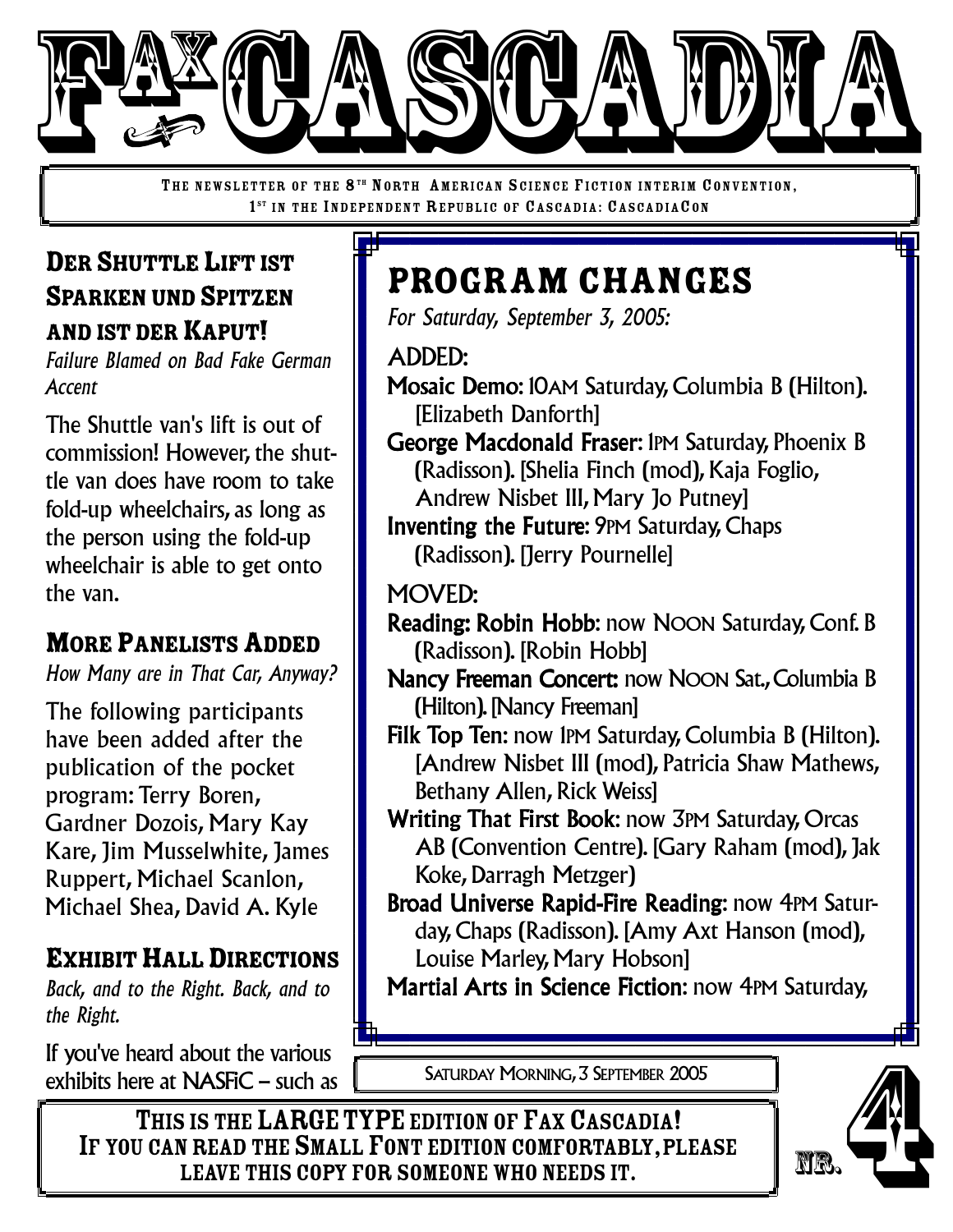the collection of Hugo Award<sup>®</sup> trophies, the NASA Exhibit, the SF Museum of Oregon, and the Fan Guest of Honor exhibit – you may be wondering where it is.The exhibits are located in the Conference Center; go past the Artists' alley,turn right at the Voodoo Boards, and walk down to Emerald  $A \& B$ . Stop in and have a look!

#### TODAY'S FEATURE FILM

*Shown in Full 35mm Film Glory*

Today's 35mm Feature Film is *Bram Stoker's Dracula*, playing today from 8pm to 10pm.While the long-unavailable 4-hour BBC version is probably the most faithful adaptation of the original novel, this is probably the most stylish version of the Dracula story ever filmed. Francis Ford Coppola loads the screen with wonderful period eye-candy and fortifies it with a first-rate cast; this is a film that must be seen large, as intended, to be properly appreciated.

# RECEPTION AND INQUIRY

*Hanging to Follow Formal Reception*

San Francisco Science Fiction Conventions, Inc., is proud to sponsor a reception honoring CascadiaCon Fan Guest of Honor Kevin Standlee in recognition of his many contriColumbia A (Hilton). [Eric Penz (mod), Lori Ann White, Robin Bailey]

- Student Science Fiction and Fantasy Contest Awards Ceremony: now 5PM Saturday, Columbia A (Hilton). [Peggy Rae Sapienza, Judith E. Kindell]
- The Music Behind the Words: now 6PM Saturday, Columbia A (Hilton). [Lee Martindale (mod), Carrie Vaughn, Christina Yorkl
- Witches: Handle With Care Or Else: now 9PM Saturday, Flight (Radisson). [Donna Barr (mod), Louise Owen, Nancy Freeman]

BAHLEETED:

- Collected Intellect Groupings Across Space-Time (was 5.5h Metric Time, Saturday; [Mars (mod), Bad Wolf, Great Earth])
- PANELIST CHANGES program and current panelists:
- Designing Computer Games, 10AM Saturday: J. Steven York, Marc Laidlaw
- Basking in the Afterglow of the First Story Sale, 11AM Saturday: Shelia Finch (mod), Kathleen Richardson, Catherine Holm
- Don't Just See the Movie, Read the Book, NOON Saturday: Charlene Harmon (mod), Elizabeth Fellows, Michael Scanlon
- Marketing Happiness: Social Pharmacology, NOON Saturday: Bridget Coila (mod), Miki Garrison, Heidi Weispfenning
- Private Space Travel, NOON Saturday: Brenda Cooper (mod), Fran Van Cleave, Forrest Bishop, David **Shoemaker**
- A Great Year for Space: Mars, X-Prize; What's Next?, 1PM Saturday: Dan Dubrick (mod), Henry Spencer
- Are We Not TV? We are SciFi! The Devolution of the Sci-Fi Channel, 1PM Saturday: Lee Whiteside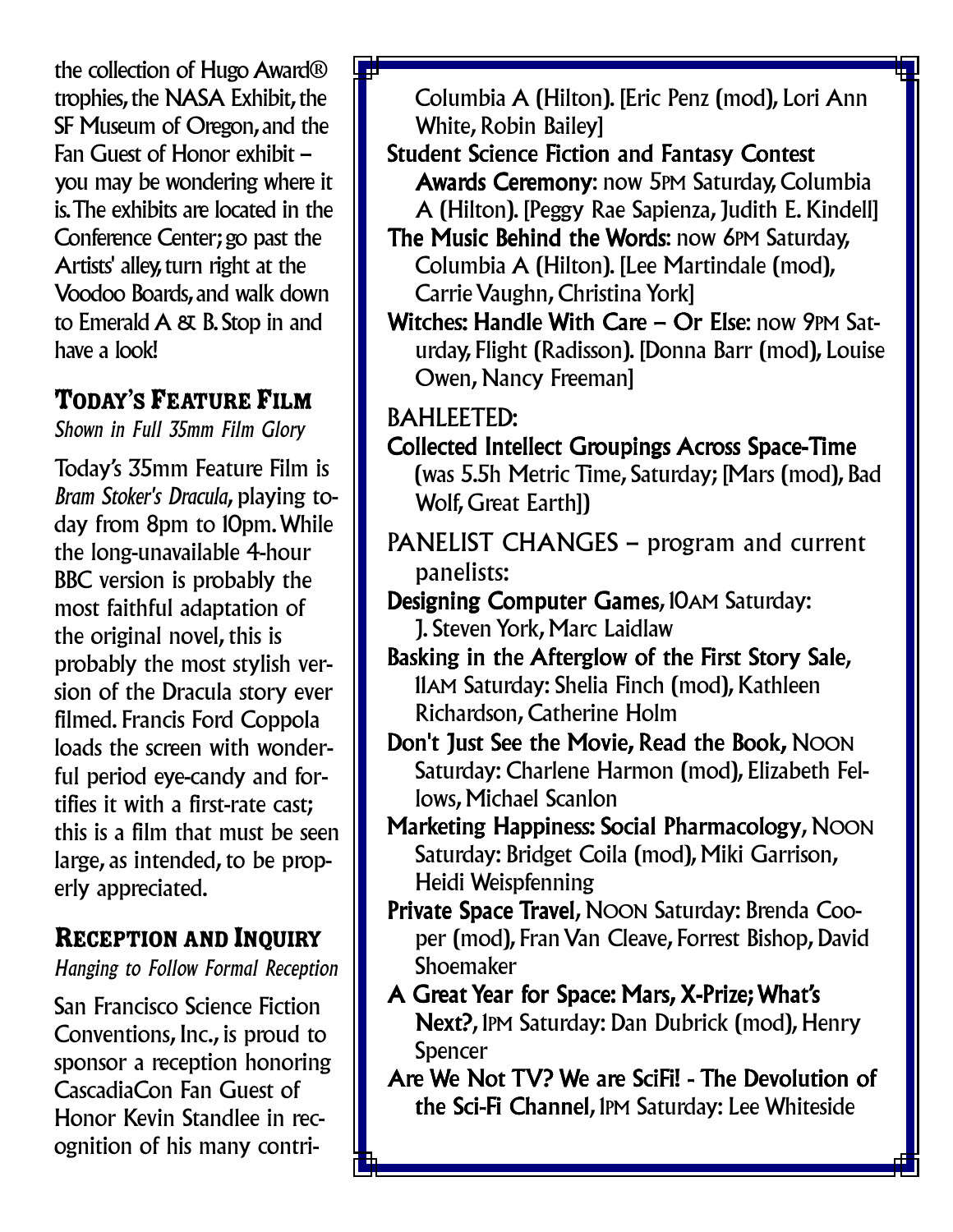butions to and achievements in fandom.

Concurrent with the reception, a formal Board of Inquiry will be held into Captain Standlee's actions at Interaction, this years World Science Fiction Convention in Glasgow, where he allowed the White Star Federated Starship *Armadillo* to be hijacked by space pirates.

The reception and Board of Inquiry will be held in rooms 2113 and 2115 starting at 9:30PM Saturday evening.

#### FILM FESTIVAL SCHEDULE

*For Saturday, 3 September:*

*Time Films Shown (in order)* 7AM Anime Festival 8:30AM *The Naked Monster, Eden, Imaginum, Apartment 206, Lightman* 2PM Hollywood **Previews** 3PM *Earthings: Ugly Bags of Mostly Water* 4:30PM *Skeeters, FAQ: Frequently Asked Questions, The Key, Rocket Colossus, Among Us* 8PM *Earthings: Ugly Bags of Mostly Water* 10PM *Moonlight by the*

(mod), Michael Cassutt, Frank Garcia Filk Top Ten, 1PM Saturday: Patricia Shaw Mathews, Bethany Allen, Rick Weiss Latest Controversies in Astronomical Nomenclature, IPM Saturday: James C. Glass (mod), James P Killus,Tanya Harrison Technology Gone Bad, 2PM Saturday: James P. Killus (mod), Christopher Garcia, John Pelan, Marc Laidlaw Homo Sapiens 5.06b, 3PM Saturday: Mike Shepard Moscoe (mod), Martina Robinson,Anne Prather, Virginia A. O'Dine Martial Arts in Science Fiction, 4PM Saturday: Eric Penz (mod), Lori Ann White, Robin Bailey The Rejection Slip: Making the Most Out of It, 4PM Saturday: Lee Martindale (mod), Catherine Holm What is Magic Realism?, 4PM Saturday: Bruce Taylor (mod) Changing theWeather,4PM Saturday:Bridget Colia (mod), Marc Abrahams, Jeff Sturgeon Autographs: Thomas P. Hopp, Jane Johnson, 5PM Saturday: Thomas P. Hopp, Jane Johnson Update on the Solar System, 5PM Saturday: Dan Dubrick (mod), Ctein, James P. Killus, Jim Belfiore Investigating in the Singularity, 5PM Saturday: Jim Young (mod), Brenda Cooper, Bill Patterson The Music Behind the Words, 6PM Saturday: Lee Martindale (mod), Carrie Vaughn, Christina York

Long-term Polyamoury, 6PM Saturday: Lynda Williams (mod), Glenn Slate, Bethany Allen,Tess Calhoun

Generation Gaps in Fandom and Conventions, 7PM Saturday: Marah Searle-Kovacevic (mod), Patricia Shaw Mathews,Andrew Nisbet III, David A. Kyle, Vincent Docherty

Organizing a Fan Group, 8PM Saturday: Kevin Standlee (mod), Margaret Richardson